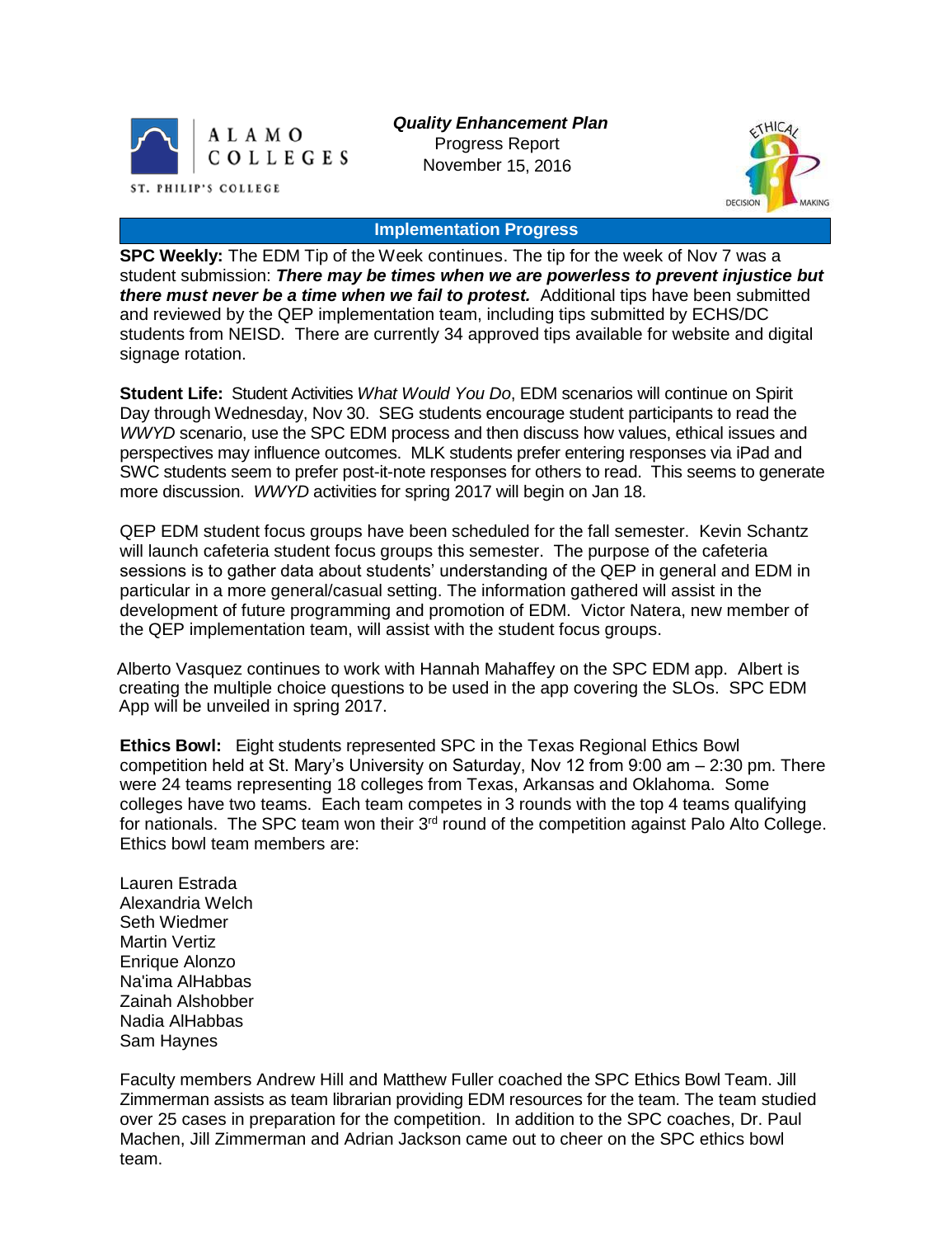- $\Box$  National Ethics Bowl Competition February 24-26, 2017 in Dallas, TX (Paperwork to be submitted by Dec 7)
- □ 2017 Ethics Bowl Summer Workshop, June 23-25, 2017 in Bloomington, IN

**QEP Core/Implementation Team**: The core team will be meeting from 2:00 – 4:00 pm, today in CLR 301.

## **Assessment**

**Defining Issues Test Version-2 (DIT-2):** Dr. Loston notified faculty of the DIT-2 and Student Assignment Survey on Wednesday, Nov 9. Assessment materials were delivered to department chairs on Thursday, Nov 10 and will be completed by randomly selected courses from Nov 14 – Dec 1. Dept. chairs will collect completed assessments/surveys and submit to IPRE on Dec 2 for mailing and scoring.

**Personal & Social Responsibility Inventory (PSRI):** The PSRI 2 (post-test) will be launched on Nov 28 and sent to students who completed the PSRI 1 (pre-test). The PSRI 2 will remain open until Dec 16, 2016. The first 1,000 students completing both will receive a \$20.00 bookstore gift card. Irene Young has received student inquiries about the PSRI-2 launch. Some students are eager to participate.

Joshua Mitchell and Garrett Gowen from Iowa State University, RISE is working on getting the appropriate approval for RISE to collect data on those under age 18 attending SPC. He will try to get approval before the post-test launch on Nov 28. If he does not receive approval in time, modifications will be made in time for data collection next year. QEP directors and Dr. Hinojosa requested Iowa State University RISE remove the 'age 18 consent' requirement that precedes the survey. More students may complete the survey if the consent statement is eliminated. This will help to ensure DC/ECHS students are completing the survey. This is in accordance with SACSCOC and FERPA. DC/ ECHS students must have the same assessment opportunities as the traditional student population.

Iowa State University, RISE is currently working on a preliminary report from the PSRI 1 administration. The report will include the pre-test of the case study, as well as the moral foundation results. Once the report is finalized RISE will schedule a teleconference with QEP directors and Dr. Hinojosa.

In regards to PSRI e-mail communication to students, John Orona has received the new e-mail account for SPC-President. The ICT office will manage the account and set up for authorized individuals only. John Orona would like to set up a SOP of whom is ultimately responsible (one person) to authorize use of this email account. A link to Feed the Tiger could be included in outgoing correspondence for feedback. It has been suggested the following statement be integrated in all outgoing correspondence from this account:

Please do not reply to this e-mail. It is a notification-only address. All replies should be sent to [http://spcweb.alamo.edu/feedback/index.html](https://mail.alamo.edu/owa/redir.aspx?C=mawO8X7fmD1aNFeUldgaleTfj86GBQJz2F8Z990APU7i6ZYu1u7TCA..&URL=http%3a%2f%2fspcweb.alamo.edu%2ffeedback%2findex.html) .

**Rubric Assessment:** Sonia Valdez has forwarded an information packet for artifact collection and rubric assessment to instructional deans and chairs. Flex II and all other courses will have artifacts collected this month. Rubric assessment and calibration is scheduled for Feb 2-3, 2017.